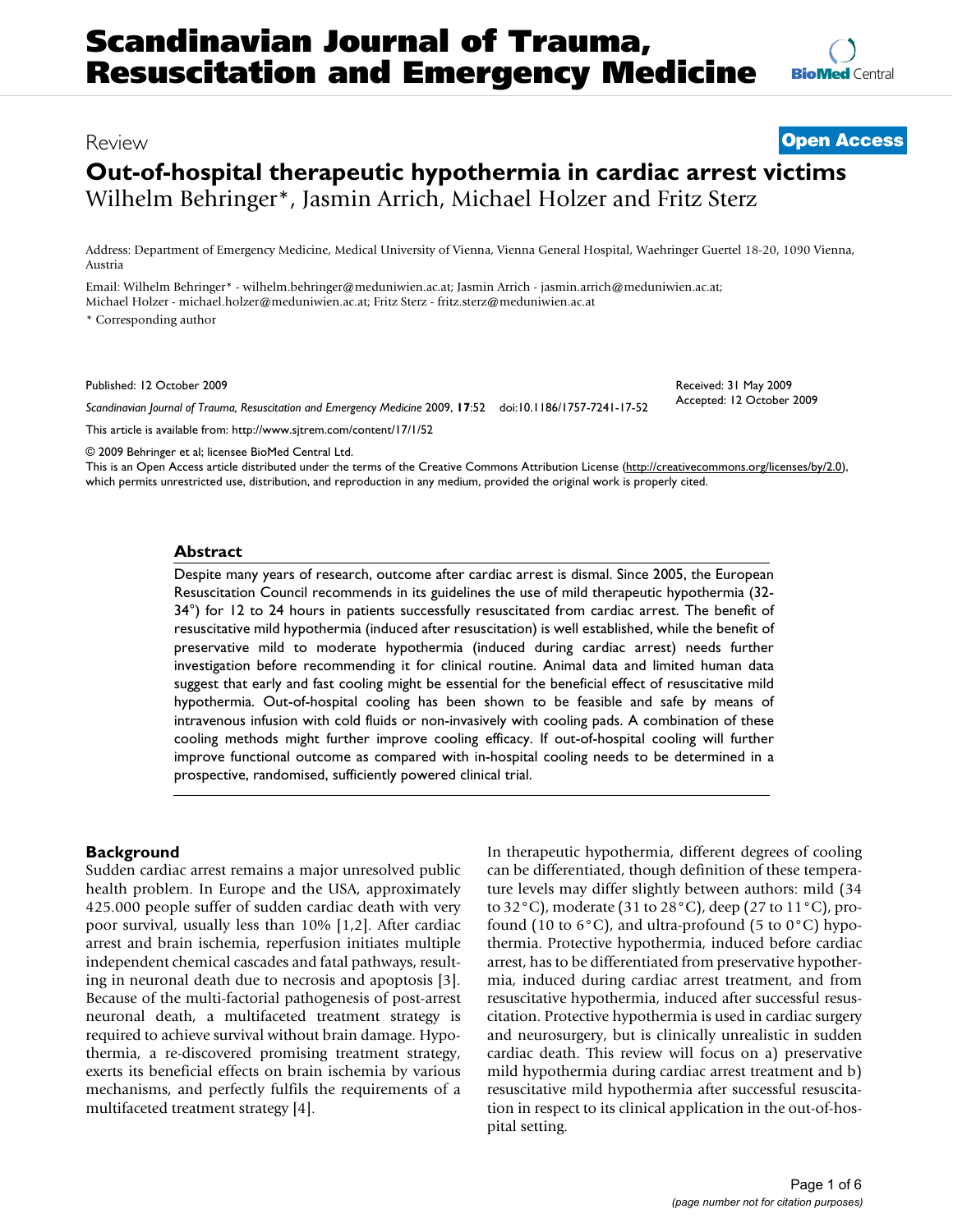#### **Preservative hypothermia**

Preservative hypothermia can further be differentiated into the induction of hypothermia during ischemia (before initiation of resuscitation - or before reperfusion) and the induction of hypothermia during resuscitation.

#### *Induction of hypothermia during ischemia, before resuscitation*

Research in myocytes showed that injury to cells not only occurs during ischemia itself, but mainly with reperfusion by initiating several cascades leading to cell death [5-7]. Besides other effects, intra-ischemic hypothermia attenuates the inflammatory response [8], oxidative DNA damage and DNA damage-triggered pro-death signalling after resuscitation [9]. In various animal studies using vessel occlusion or cardiac arrest models, the induction of hypothermia already during cardiac arrest (before the start of resuscitation) improved outcome as compared with hypothermia induced after successful resuscitation [10-17]. Importantly, a delay of resuscitation efforts to allow establishment of hypothermia before reperfusion, did not affect the beneficial effect of hypothermia on cardiac function and survival [18,19].

The induction of hypothermia during ischemia, before resuscitation, is an intriguing concept, but reserved for experimental animal studies. Before bringing this concept into clinical reality, many questions need to be answered: how long can resuscitation be delayed for the purpose of inducing hypothermia? Which level of hypothermia has to be induced? How long to maintain a certain level of hypothermia before re-warming?

#### *Induction of hypothermia during resuscitation*

Induction of hypothermia during resuscitation is a more realistic clinical scenario, because resuscitation does not have to be delayed for induction of hypothermia. In a swine cardiac arrest model, induction of mild hypothermia with beginning of resuscitation improved resuscitabilty, but not short term neurologic outcome [20]; mild hypothermia was induced with an i.v. infusion of 30 ml/ kg 4° cold saline. In another swine study, surface cooling to 34°C during the first 30 minutes of prolonged resuscitation increased rate of restoration of spontaneous circulation [21]. In a dog cardiac arrest model, induction of mild hypothermia with veno-venous blood shunt cooling during prolonged cardiac arrest improved neurologic outcome as compared to normothermia [22], but hypothermia had to be induced very early during resuscitation, otherwise its beneficial effect was diminished [23].

Only three explorative human studies investigated the feasibility of cooling during resuscitation in the out-of-hospital setting [24-26]. In the study by Bruel et al [24], hypothermia was induced in 33 patients by i.v. infusion of 2 l of 4°C normal saline 0.9% over 30 minutes with pressure bags during advanced life support prior to arrival at the hospital; the oesophageal temperature decreased significantly by -2.1 °C  $\pm$  0.29 °C after cooling to a median temperature of 33.3°C (IQR 32.3-34.3); twenty (61%) of the patients were successfully resuscitated, in whom mild hypothermia (<34°C) was achieved 16 min (IQR 12-25) after ROSC; the time delay to start cooling, and how many patients have achieved ROSC before the total volume was infused, were not reported; one patient developed pulmonary oedema; 3 (9%) patients survived with good neurologic outcome. The other two studies were performed by Kämäräinen et al [25,26]. Since the second study [26] includes patients of the first study [25], only the second study will be discussed here: hypothermia was induced in 17 patients by i.v. infusion of 4°C Ringers acetate with a rate of 50 ml/min during resuscitation, and a rate of 100 ml/min after resuscitation until a nasopharyngeal temperature of 33°C was achieved. Cooling was started at 12 min after start of CPR at initial nasopharyngeal temperature of 35.17 ± 0.57°C. Temperature on hospital admission was 33.83  $\pm$  0.77°C (-1.34°C, p < 0.001). Mean infused volume of cold fluid was  $1571 \pm 517$  ml. Thirteen (76%) of the patients were successfully resuscitated, and 1 (6%) patient survived with good neurologic outcome.

These preliminary studies [24-26] proved the feasibility of inducing mild hypothermia during resuscitation with i.v. infusion of 4° cold fluids in cardiac arrest patients. But there is no human outcome data today to support the use of volume loading during resuscitation in daily clinical practice. The influence of volume load during resuscitation on resuscitabilty has to be evaluated first in large animal outcome studies. It remains to be determined whether the potential beneficial effect of hypothermia on neurologic function is offset by a deleterious effect on survival. Temperature regulation with infusion of cold fluids during low-flow has to be considered: in the first study by Kämäräinen et al [25], the lowest mean temperature was 31.7°C, which is lower as the recommended target range of 32-34°C. Volume load during resuscitation might increase right arterial pressure, which might result in reduced vital organ perfusion [27], and thereby worse outcome.

# **Resuscitative hypothermia**

Already in the 1960s, Peter Safar recommended the use of resuscitative mild hypothermia after successful resuscitation from cardiac arrest in his ABC of post cardiac arrest care [28]. Resuscitative hypothermia research was then given up for 25 years, because experimental and clinical trials had been complicated by the injurious systemic effects of total body cooling. In 2002, results of two prospective randomised clinical trials showed that mild hypothermia initiated after resuscitation from ventricular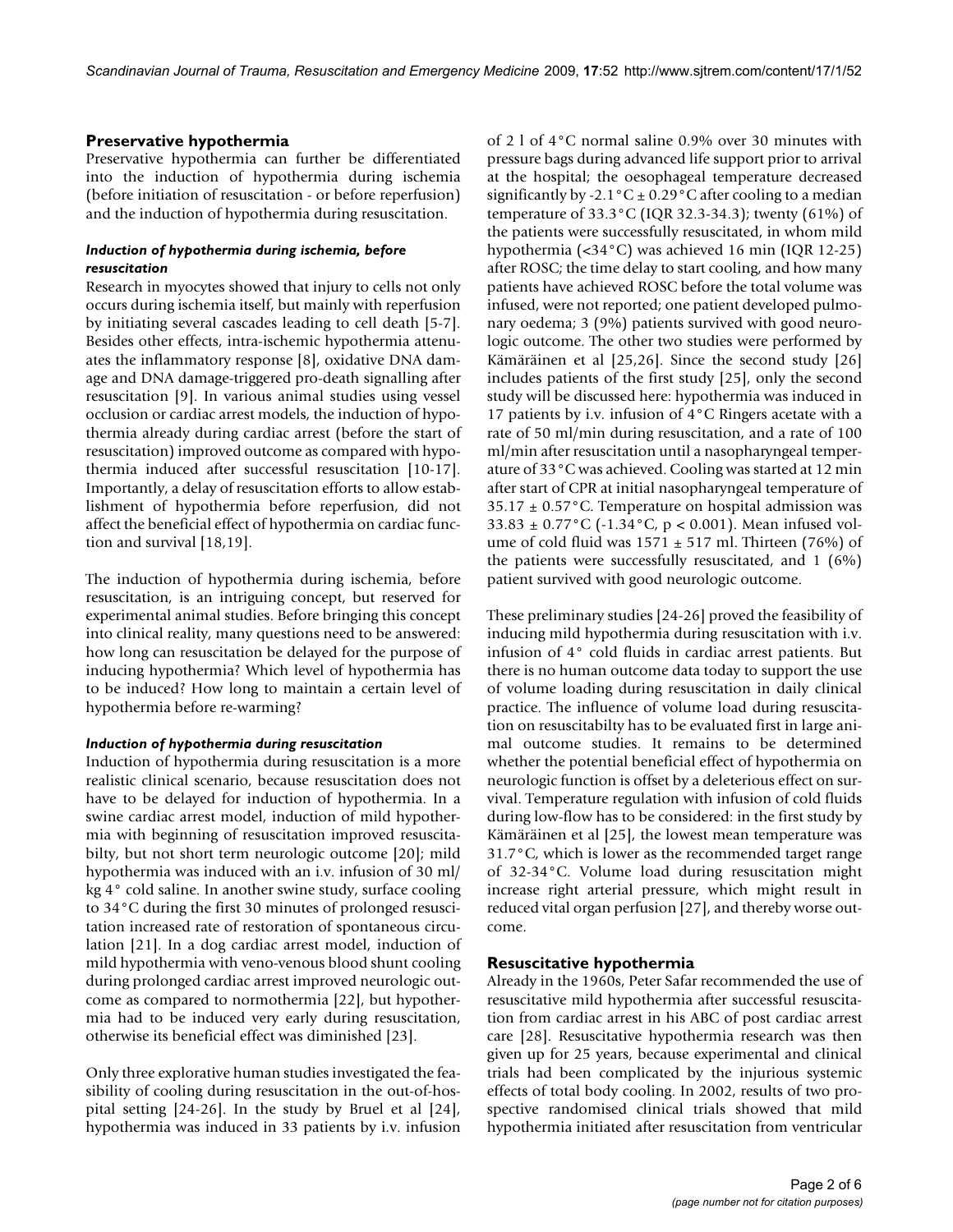fibrillation improved survival and neurologic outcome in cardiac arrest survivors compared to patients treated with normothermia [29,30]. In 2005, the guidelines of the European Resuscitation Council recommended: *"Unconscious adult patients with spontaneous circulation after out-ofhospital ventricular fibrillation cardiac arrest should be cooled to 32-34°C. Cooling should be started as soon as possible and continued for at least 12-24 h. Induced hypothermia might also benefit unconscious adult patients with spontaneous circulation after out-of-hospital cardiac arrest from a non-shockable rhythm, or cardiac arrest in hospital"* [31].

The deleterious cascades of neuronal death start already during cardiac arrest, but are boosted with start of reperfusion [3]. In view of the pathophysiology on how neurons die, it would be logical to start with mild hypothermia treatment as soon as possible after resuscitation. In fact, animal studies show consistently that a delay in cooling negates the beneficial effect of mild hypothermia after cardiac arrest [32-35]. Based on these animal studies and on the pathophysiologic mechanisms of cell death, the 2005 guidelines of the European Resuscitation Council recommended: "... *Cooling should be started as soon as possible* ..." [31]. Concerning human data, the evidence for the importance of timing of cooling is very limited. One retrospective human study in 49 patients showed in multivariate analyses that any hour delay till coldest temperature or target temperature tended to worsen the likelihood for a favourable outcome by approximately 27% or 31%, respectively [36]; this study did not prove the importance of early cooling, but rather indicates the importance of fast cooling once initiated: time to start cooling was delayed, and did not differ between the patients with good outcome and poor outcome (both groups median of 150 minutes), but there was a statistically significant difference in time to coldest temperature of median 443 minutes in patients with good outcome as compared with median 555 minutes in patients with poor outcome. However, in an observational study in 975 patients after cardiac arrest, time to initiation of therapeutic hypothermia and time to reach the goal temperature had no significant association with outcome [37].

If the recommendations of the European Resuscitation Council [31] were followed, treatment with mild hypothermia might have to be started already in the out-ofhospital setting. The cooling methods for induction of mild hypothermia in the out-of-hospital setting need to be easy to use in order not to distract paramedics and physicians from other aspects of post-resuscitation care (timely transport to the hospital, ventilation, blood pressure control, and others); and at the same time, cooling methods should effectively decrease temperature. For inhospital cooling, rapid intravenous infusion of cold fluids after cardiac arrest is well tolerated and feasible for induction of mild hypothermia [38-42]. In addition to infusion of cold fluids, various non-invasive [29,43-47] and invasive cooling methods are available [43,44,48-50], but these cooling devices are heavy, bulky, and need energy supply during use, which makes them unsuitable for use in the out-of-hospital setting.

Easy to use non-invasive cooling methods for induction of mild hypothermia in the out-of-hospital setting include simple ice-packs [30,51,52] or cooling pads, which adhere to the patients skin [53]. Ice bags have only limited cooling capacity [51], are cumbersome to use [54], and might result in unintentional overcooling [55]. Recently, a new cooling pad was introduced, which is stored at -2°C in a mobile cooling box in the ambulance car [53]: in this study, cooling was initiated at a median 12 minutes (IQR 8.5-15) after restoration of spontaneous circulation, and an oesophageal temperature of 33°C was achieved within median 70 minutes (IQR 55-106) after start of cooling, with a median cooling rate of 3.3°C/hour (IQR 2.0-4.0).

Infusion of cold fluid after successful resuscitation is also an easy to use cooling method in the out-of-hospital setting [56,57]. In the first study investigating feasibility of cold infusion during transport to the hospital [56], 13 patients were treated with 30 ml/kg of ice-cold Ringer's acetate intravenously with an infusion rate of 100 ml/ min; oesophageal temperature decreased by 1.8°C, from 35.8°C to 34.0°C at admission; no results were given on the temperature course after admission. In another study [57], a total of 125 patients were randomized to receive standard care with or without intravenous field cooling; of the 63 patients randomized to cooling, 49 (78%) received an infusion of 500 to 2000 mL of 4°C normal saline before hospital arrival; these 63 patients experienced a mean temperature decrease of  $1.2 \pm 1.0$ °C with a hospital arrival temperature of 34.7°C, whereas the 62 patients not randomized to cooling experienced a mean temperature increase of  $0.1 \pm 0.9$ °C (P < 0.0001) with a hospital arrival temperature of 35.7°C; magnitude of temperature decrease correlated with the amount of volume infused; no adverse consequences in terms of blood pressure, heart rate, arterial oxygenation, evidence for pulmonary oedema on initial chest x-ray, or re-arrest were reported; moreover, the volume load might aid to hemodynamic improvement. The authors of this study [57] reported also on outcome, there was a trend for awakening and discharged alive from hospital only in ventricular fibrillation patients; main limitations of this study were that not all patients received the full amount of cold fluid, and that patients may or may not have been treated with mild hypothermia in the receiving hospital. These limitations prevent to draw any conclusion of the potential beneficial effect of early cooling on neurologic outcome.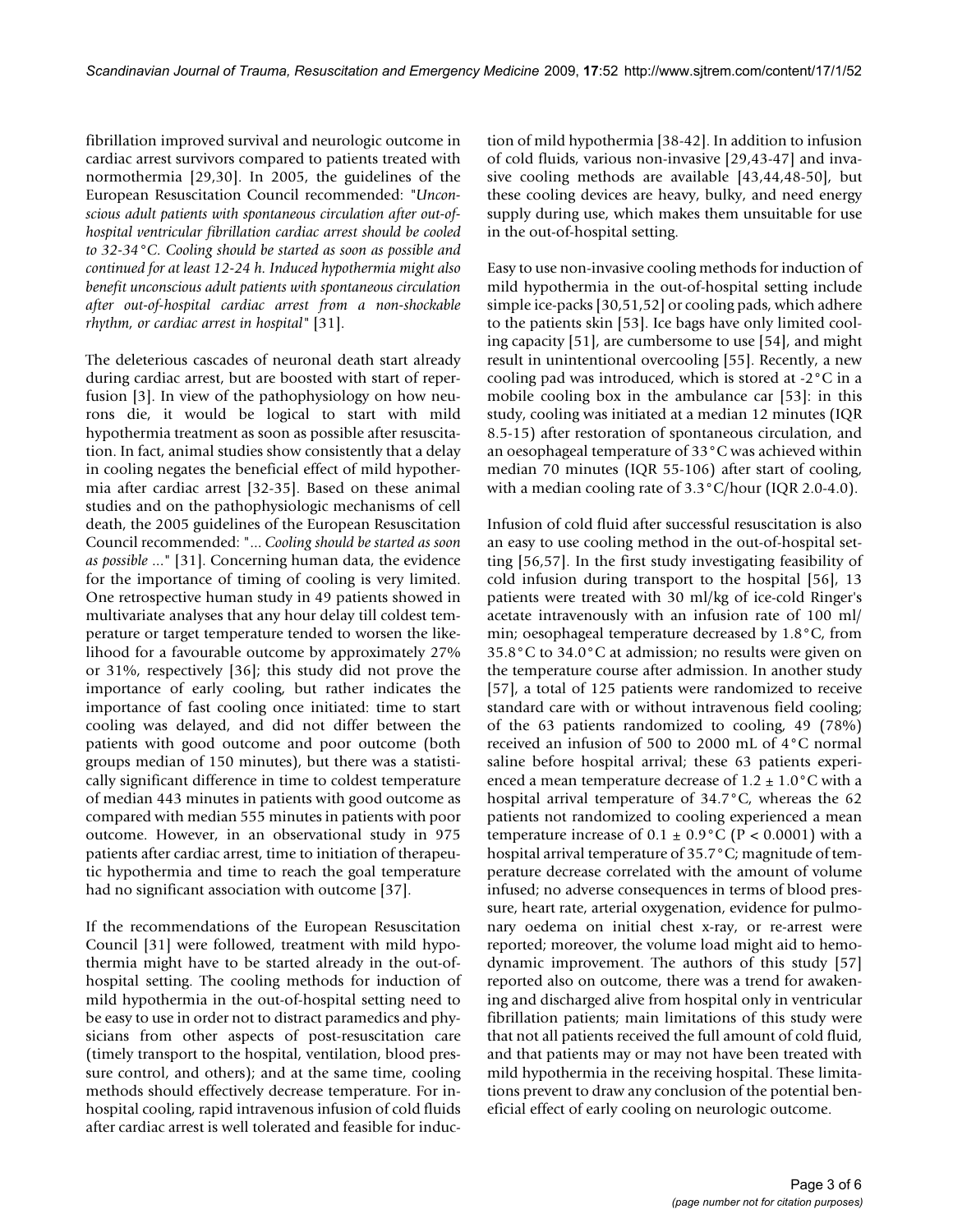Using cold intravenous fluids might have some limitations: to be effective, infusion must be fast [41], requiring large-bore cannula access which might not be available in all cardiac arrest cases; pulmonary oedema would contraindicate the application of fluids; and re-warming is rapid within 60-90 minutes, requiring an additional cooling method to maintain mild hypothermia [40,41,58]. Combination of cold intravenous fluids with cool-packs or cooling pads in the out-of-hospital setting might overcome these limitations and should be evaluated in further clinical trials.

The potential benefits of starting the cooling process already in the out-of-hospital setting are not limited to duration of cooling during driving time from scene to hospital. In Vienna, average driving time from scene to the emergency department is only 10 minutes (personal communication with the Medical Director of the Vienna Ambulance System); but in the Vienna study with out-ofhospital cooling [53], time from successful resuscitation to arrival at the emergency department was 45 minutes. This includes stabilisation of patient, and transport of patient from the actual location of cardiac arrest (could be the 5th floor of an apartment house without elevator) to the ambulance car. At arrival at the emergency department, cooling had been in progress for 30 minutes and had decreased oesophageal temperature to 35.4°C; target temperature of 33°C was reached within 91 minutes. In the hospital, time to start cooling takes considerably longer: in an Europe-wide multicentre registry of 465 patients treated with hypothermia after cardiac arrest, cooling was initiated at 131 minutes after resuscitation, with a cooling rate of  $1.1\degree$ C/h [43]. In two other in-hospital studies, time to start cooling was 120 minutes [46], and 95 minutes respectively [48]. Thus, with out-of-hospital cooling, delay of in-hospital cooling was prevented, and target temperature of 33°C was not only reached considerably faster as compared to in-hospital cooling, target temperature was reached, even before cooling could be initiated in the emergency department [53]. If early cooling in the out-of-hospital setting will improve neurologic outcome needs to be investigated in a prospective, randomized, and sufficiently powered clinical trial.

# **Conclusion**

Since 2005, the European Resuscitation Council recommends in its guidelines the use of mild therapeutic hypothermia (32-34°) for 12 to 24 hours in patients successfully resuscitated from cardiac arrest. The benefit of resuscitative hypothermia (induced after resuscitation) is well established, while the benefit of preservative hypothermia (induced during cardiac arrest) needs further investigation before recommending it for clinical routine. Animal data and limited human data suggest that early and fast cooling might augment the beneficial effect of resuscitative mild hypothermia. Out-of-hospital cooling was shown to be feasible and safe by means of infusion with cold saline or non-invasively with cooling pads. A combination of these cooling methods might further improve cooling efficacy. If out-of-hospital cooling will improve functional outcome as compared with in-hospital cooling needs to be determined.

Despite all the knowledge about hypothermia acquired up to day, additional studies are needed to better define the optimal depth and duration of hypothermia, the role of sedatives and paralytics during cooling, and the optimal re-warming rate after cooling, and to improve the techniques for inducing hypothermia. We strongly encourage joining the international hypothermia network <http://www.hypothermianetwork.com>to enable properly powered, prospective, randomized trials to address all these issues.

#### **Competing interests**

WB is co-founder, share holder, and paid medical consultant of the company EMCOOLS (Vienna, Austria); he holds part of the patent on EMCOOLSpad (EMCOOLS, Vienna, Austria).

JA was employed by grant money from ALSIUS (Irvine, CA, USA), and received speakers honoraria from EMCOOLS (Vienna, Austria).

MH received grant money from Life Recovery Systems (Kinnelon, USA), Kinetic Concepts International (Amstelveen, Nederlands) and Alsius Corp. (Irvine, USA) and speakers honoraria from Kinetic Concepts International (Amstelveen, Nederlands) and Medivance (Louisville, USA).

FS holds part of the patent on EMCOOLSpad (EMCOOLS, Vienna, Austria).

# **Authors' contributions**

All authors have equally been involved in drafting the manuscript and revising it critically for important intellectual content; and have given final approval of the version to be published.

#### **References**

- Atwood C, Eisenberg MS, Herlitz J, Rea TD: **[Incidence of EMS](http://www.ncbi.nlm.nih.gov/entrez/query.fcgi?cmd=Retrieve&db=PubMed&dopt=Abstract&list_uids=16199289)[treated out-of-hospital cardiac arrest in Europe.](http://www.ncbi.nlm.nih.gov/entrez/query.fcgi?cmd=Retrieve&db=PubMed&dopt=Abstract&list_uids=16199289)** *Resuscitation* 2005, **67:**75-80.
- 2. Rea TD, Eisenberg MS, Sinibaldi G, White RD: **[Incidence of EMS](http://www.ncbi.nlm.nih.gov/entrez/query.fcgi?cmd=Retrieve&db=PubMed&dopt=Abstract&list_uids=15451582)[treated out-of-hospital cardiac arrest in the United States.](http://www.ncbi.nlm.nih.gov/entrez/query.fcgi?cmd=Retrieve&db=PubMed&dopt=Abstract&list_uids=15451582)** *Resuscitation* 2004, **63:**17-24.
- 3. White BC, Sullivan JM, DeGracia DJ, O'Neil BJ, Neumar RW, Grossman LI, Rafols JA, Krause GS: **[Brain ischemia and reperfusion:](http://www.ncbi.nlm.nih.gov/entrez/query.fcgi?cmd=Retrieve&db=PubMed&dopt=Abstract&list_uids=11054482) [molecular mechanisms of neuronal injury.](http://www.ncbi.nlm.nih.gov/entrez/query.fcgi?cmd=Retrieve&db=PubMed&dopt=Abstract&list_uids=11054482)** *J Neurol Sci* 2000, **179:**1-33.
- 4. Behringer W, Holzer M, Bernard S, Polderman KH, Roine R, Tiainen M: **Prevention of post-resuscitation neurologic dysfunction and injury by the use of therapeutic mild hypothermia.** In *Car-*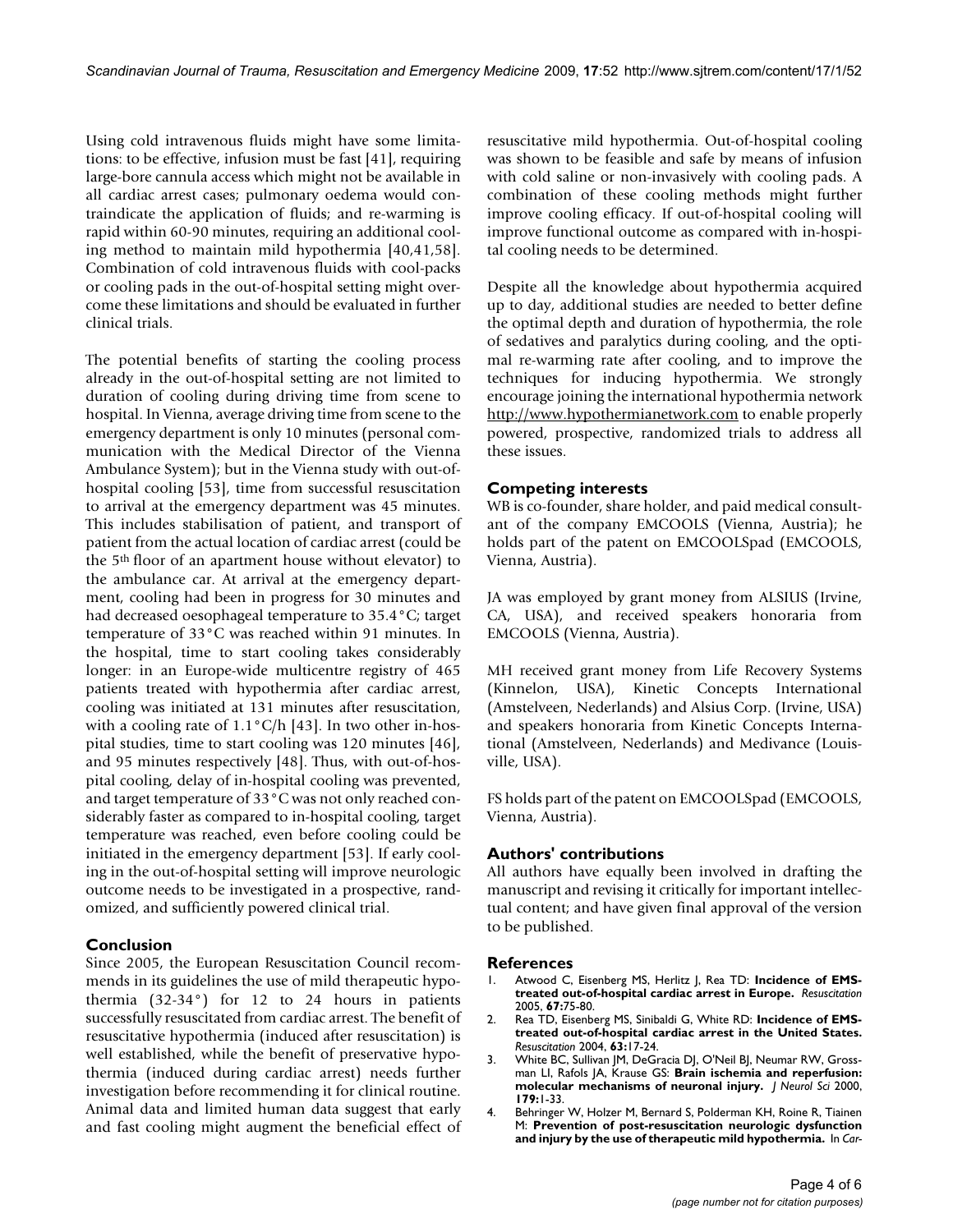*diac arrest, the science and practice of resuscitation medicine* Edited by: Paradis NA, Halperin HR, Kern KB, Wenzel V, Chamberlain DA. Cambridge, UK: Cambridge University Press; 2007:848-885.

- 5. Hoek TL Vanden, Shao Z, Li C, Zak R, Schumacker PT, Becker LB: **[Reperfusion injury on cardiac myocytes after simulated](http://www.ncbi.nlm.nih.gov/entrez/query.fcgi?cmd=Retrieve&db=PubMed&dopt=Abstract&list_uids=8967373) [ischemia.](http://www.ncbi.nlm.nih.gov/entrez/query.fcgi?cmd=Retrieve&db=PubMed&dopt=Abstract&list_uids=8967373)** *Am J Physiol* 1996, **270:**H1334-H1341.
- 6. Hoek TL Vanden, Li C, Shao Z, Schumacker PT, Becker LB: **Significant levels of oxidants are generated by isolated cardiomyocytes during ischemia prior to reperfusion.** *J MolCell Cardiol* 1997, **29:**2571-2583.
- 7. Hoek TL Vanden, Qin Y, Wojcik K, Li CQ, Shao ZH, Anderson T, Becker LB, Hamann KJ: **Reperfusion, not simulated ischemia, initiates intrinsic apoptosis injury in chick cardiomyocytes.** *Am J Physiol Heart CircPhysiol* 2003, **284:**H141-H150.
- 8. Kawamura N, Schmeichel AM, Wang Y, Schmelzer JD, Low PA: **[Mul](http://www.ncbi.nlm.nih.gov/entrez/query.fcgi?cmd=Retrieve&db=PubMed&dopt=Abstract&list_uids=16934252)[tiple effects of hypothermia on inflammatory response fol](http://www.ncbi.nlm.nih.gov/entrez/query.fcgi?cmd=Retrieve&db=PubMed&dopt=Abstract&list_uids=16934252)lowing ischemia-reperfusion injury in experimental ischemic [neuropathy.](http://www.ncbi.nlm.nih.gov/entrez/query.fcgi?cmd=Retrieve&db=PubMed&dopt=Abstract&list_uids=16934252)** *Exp Neurol* 2006, **202:**487-496.
- 9. Ji X, Luo Y, Ling F, Stetler RA, Lan J, Cao G, Chen J: **[Mild hypother](http://www.ncbi.nlm.nih.gov/entrez/query.fcgi?cmd=Retrieve&db=PubMed&dopt=Abstract&list_uids=17127418)[mia diminishes oxidative DNA damage and pro-death sign](http://www.ncbi.nlm.nih.gov/entrez/query.fcgi?cmd=Retrieve&db=PubMed&dopt=Abstract&list_uids=17127418)aling events after cerebral ischemia: a mechanism for [neuroprotection.](http://www.ncbi.nlm.nih.gov/entrez/query.fcgi?cmd=Retrieve&db=PubMed&dopt=Abstract&list_uids=17127418)** *Front Biosci* 2007, **12:**1737-1747.
- 10. Busto R, Dietrich WD, Globus MY, Valdes I, Scheinberg P, Ginsberg MD: **[Small differences in intraischemic brain temperature](http://www.ncbi.nlm.nih.gov/entrez/query.fcgi?cmd=Retrieve&db=PubMed&dopt=Abstract&list_uids=3693428) [critically determine the extent of ischemic neuronal injury.](http://www.ncbi.nlm.nih.gov/entrez/query.fcgi?cmd=Retrieve&db=PubMed&dopt=Abstract&list_uids=3693428)** *J Cereb Blood Flow Metab* 1987, **7:**729-738.
- 11. Minamisawa H, Smith M, Siesjo B: **[The effect of mild hyperther](http://www.ncbi.nlm.nih.gov/entrez/query.fcgi?cmd=Retrieve&db=PubMed&dopt=Abstract&list_uids=2375631)[mia and hypothermia on brain damage following 5, 10, and](http://www.ncbi.nlm.nih.gov/entrez/query.fcgi?cmd=Retrieve&db=PubMed&dopt=Abstract&list_uids=2375631) [15 minutes of forebrain ischemia.](http://www.ncbi.nlm.nih.gov/entrez/query.fcgi?cmd=Retrieve&db=PubMed&dopt=Abstract&list_uids=2375631)** *Ann Neurol* 1990, **28:**26-33.
- 12. Green EJ, Dietrich WD, van Dijk F, Busto R, Markgraf CG, McCabe PM, Ginsberg MD, Schneiderman N: **[Protective effects of brain](http://www.ncbi.nlm.nih.gov/entrez/query.fcgi?cmd=Retrieve&db=PubMed&dopt=Abstract&list_uids=1504800) [hypothermia on behavior and histopathology following glo](http://www.ncbi.nlm.nih.gov/entrez/query.fcgi?cmd=Retrieve&db=PubMed&dopt=Abstract&list_uids=1504800)[bal cerebral ischemia in rats.](http://www.ncbi.nlm.nih.gov/entrez/query.fcgi?cmd=Retrieve&db=PubMed&dopt=Abstract&list_uids=1504800)** *Brain Res* 1992, **580:**197-204.
- 13. Dietrich WD, Busto R, Alonso O, Globus MY, Ginsberg MD: **[Intraischemic but not postischemic brain hypothermia pro](http://www.ncbi.nlm.nih.gov/entrez/query.fcgi?cmd=Retrieve&db=PubMed&dopt=Abstract&list_uids=8314910)tects chronically following global forebrain ischemia in rats.** *J Cereb Blood Flow Metab* 1993, **13:**541-549.
- 14. Abella BS, Zhao D, Alvarado J, Hamann K, Hoek TL Vanden, Becker LB: **[Intra-arrest cooling improves outcomes in a murine car](http://www.ncbi.nlm.nih.gov/entrez/query.fcgi?cmd=Retrieve&db=PubMed&dopt=Abstract&list_uids=15159295)[diac arrest model.](http://www.ncbi.nlm.nih.gov/entrez/query.fcgi?cmd=Retrieve&db=PubMed&dopt=Abstract&list_uids=15159295)** *Circulation* 2004, **109:**2786-2791.
- 15. Leonov Y, Sterz F, Safar P, Radovsky A, Oku K, Tisherman S, Stezoski SW: **Mild cerebral hypothermia during and after cardiac arrest improves neurologic outcome in dogs.** *JCerebBlood Flow Metab* 1990, **10:**57-70.
- 16. Janata A, Bayegan K, Weihs W, Schratter A, Holzer M, Frossard M, Sipos W, Springler G, Schmidt P, Sterz F, Losert UM, Laggner AN, Kochanek PM, Behringer W: **[Emergency preservation and resus](http://www.ncbi.nlm.nih.gov/entrez/query.fcgi?cmd=Retrieve&db=PubMed&dopt=Abstract&list_uids=17901836)[citation improve survival after 15 minutes of normovolemic](http://www.ncbi.nlm.nih.gov/entrez/query.fcgi?cmd=Retrieve&db=PubMed&dopt=Abstract&list_uids=17901836) [cardiac arrest in pigs.](http://www.ncbi.nlm.nih.gov/entrez/query.fcgi?cmd=Retrieve&db=PubMed&dopt=Abstract&list_uids=17901836)** *Crit Care Med* 2007, **35:**2785-2791.
- 17. Riter HG, Brooks LA, Pretorius AM, Ackermann LW, Kerber RE: **[Intra-arrest hypothermia: Both cold liquid ventilation with](http://www.ncbi.nlm.nih.gov/entrez/query.fcgi?cmd=Retrieve&db=PubMed&dopt=Abstract&list_uids=19249149) perfluorocarbons and cold intravenous saline rapidly achieve hypothermia, but only cold liquid ventilation improves [resumption of spontaneous circulation.](http://www.ncbi.nlm.nih.gov/entrez/query.fcgi?cmd=Retrieve&db=PubMed&dopt=Abstract&list_uids=19249149)** *Resuscitation* 2009.
- 18. Shao ZH, Chang WT, Chan KC, Wojcik KR, Hsu CW, Li CQ, Li J, Anderson T, Qin Y, Becker LB, Hamann KJ, Hoek TL Vanden: **[Hypo](http://www.ncbi.nlm.nih.gov/entrez/query.fcgi?cmd=Retrieve&db=PubMed&dopt=Abstract&list_uids=17172266)[thermia-induced cardioprotection using extended ischemia](http://www.ncbi.nlm.nih.gov/entrez/query.fcgi?cmd=Retrieve&db=PubMed&dopt=Abstract&list_uids=17172266) [and early reperfusion cooling.](http://www.ncbi.nlm.nih.gov/entrez/query.fcgi?cmd=Retrieve&db=PubMed&dopt=Abstract&list_uids=17172266)** *Am J Physiol Heart Circ Physiol* 2007, **292:**H1995-2003.
- 19. Zhao D, Abella BS, Beiser DG, Alvarado JP, Wang H, Hamann KJ, Hoek TL, Becker LB: **[Intra-arrest cooling with delayed reper](http://www.ncbi.nlm.nih.gov/entrez/query.fcgi?cmd=Retrieve&db=PubMed&dopt=Abstract&list_uids=18096292)[fusion yields higher survival than earlier normothermic](http://www.ncbi.nlm.nih.gov/entrez/query.fcgi?cmd=Retrieve&db=PubMed&dopt=Abstract&list_uids=18096292) [resuscitation in a mouse model of cardiac arrest.](http://www.ncbi.nlm.nih.gov/entrez/query.fcgi?cmd=Retrieve&db=PubMed&dopt=Abstract&list_uids=18096292)** *Resuscitation* 2008, **77:**242-249.
- 20. Menegazzi JJ, Rittenberger JC, Suffoletto BP, Logue ES, Salcido DD, Reynolds JC, Sherman LD: **[Effects of pre-arrest and intra-arrest](http://www.ncbi.nlm.nih.gov/entrez/query.fcgi?cmd=Retrieve&db=PubMed&dopt=Abstract&list_uids=18952346) [hypothermia on ventricular fibrillation and resuscitation.](http://www.ncbi.nlm.nih.gov/entrez/query.fcgi?cmd=Retrieve&db=PubMed&dopt=Abstract&list_uids=18952346)** *Resuscitation* 2009, **80:**126-132.
- 21. Steen S, Liao Q, Pierre L, Paskevicius A, Sjoberg T: **[Evaluation of](http://www.ncbi.nlm.nih.gov/entrez/query.fcgi?cmd=Retrieve&db=PubMed&dopt=Abstract&list_uids=12458066) [LUCAS, a new device for automatic mechanical compres](http://www.ncbi.nlm.nih.gov/entrez/query.fcgi?cmd=Retrieve&db=PubMed&dopt=Abstract&list_uids=12458066)[sion and active decompression resuscitation.](http://www.ncbi.nlm.nih.gov/entrez/query.fcgi?cmd=Retrieve&db=PubMed&dopt=Abstract&list_uids=12458066)** *Resuscitation* 2002, **55:**285-299.
- 22. Nozari A, Safar P, Stezoski SW, Wu X, Henchir J, Radovsky A, Hanson K, Klein E, Kochanek PM, Tisherman SA: **[Mild hypothermia](http://www.ncbi.nlm.nih.gov/entrez/query.fcgi?cmd=Retrieve&db=PubMed&dopt=Abstract&list_uids=15483422) [during prolonged cardiopulmonary cerebral resuscitation](http://www.ncbi.nlm.nih.gov/entrez/query.fcgi?cmd=Retrieve&db=PubMed&dopt=Abstract&list_uids=15483422)**

**[increases conscious survival in dogs.](http://www.ncbi.nlm.nih.gov/entrez/query.fcgi?cmd=Retrieve&db=PubMed&dopt=Abstract&list_uids=15483422)** *Crit Care Med* 2004, **32:**2110-2116.

- 23. Nozari A, Safar P, Stezoski SW, Wu X, Kostelnik S, Radovsky A, Tisherman S, Kochanek PM: **[Critical time window for intra-arrest](http://www.ncbi.nlm.nih.gov/entrez/query.fcgi?cmd=Retrieve&db=PubMed&dopt=Abstract&list_uids=16769925) [cooling with cold saline flush in a dog model of cardiopulmo](http://www.ncbi.nlm.nih.gov/entrez/query.fcgi?cmd=Retrieve&db=PubMed&dopt=Abstract&list_uids=16769925)[nary resuscitation.](http://www.ncbi.nlm.nih.gov/entrez/query.fcgi?cmd=Retrieve&db=PubMed&dopt=Abstract&list_uids=16769925)** *Circulation* 2006, **113:**2690-2696.
- Bruel C, Parienti JJ, Marie W, Arrot X, Daubin C, Du Cheyron D, Massetti M, Charbonneau P: **[Mild hypothermia during advanced](http://www.ncbi.nlm.nih.gov/entrez/query.fcgi?cmd=Retrieve&db=PubMed&dopt=Abstract&list_uids=18312676) [life support: a preliminary study in out-of-hospital cardiac](http://www.ncbi.nlm.nih.gov/entrez/query.fcgi?cmd=Retrieve&db=PubMed&dopt=Abstract&list_uids=18312676) [arrest.](http://www.ncbi.nlm.nih.gov/entrez/query.fcgi?cmd=Retrieve&db=PubMed&dopt=Abstract&list_uids=18312676)** *Crit Care* 2008, **12:**R31.
- 25. Kamarainen A, Virkkunen I, Tenhunen J, Yli-Hankala A, Silfvast T: **[Prehospital induction of therapeutic hypothermia during](http://www.ncbi.nlm.nih.gov/entrez/query.fcgi?cmd=Retrieve&db=PubMed&dopt=Abstract&list_uids=17936493) [CPR: a pilot study.](http://www.ncbi.nlm.nih.gov/entrez/query.fcgi?cmd=Retrieve&db=PubMed&dopt=Abstract&list_uids=17936493)** *Resuscitation* 2008, **76:**360-363.
- 26. Kamarainen A, Virkkunen I, Tenhunen J, Yli-Hankala A, Silfvast T: **[Induction of therapeutic hypothermia during prehospital](http://www.ncbi.nlm.nih.gov/entrez/query.fcgi?cmd=Retrieve&db=PubMed&dopt=Abstract&list_uids=18809236) [CPR using ice-cold intravenous fluid.](http://www.ncbi.nlm.nih.gov/entrez/query.fcgi?cmd=Retrieve&db=PubMed&dopt=Abstract&list_uids=18809236)** *Resuscitation* 2008, **79:**205-211.
- 27. Ditchey RV, Lindenfeld J: **[Potential adverse effects of volume](http://www.ncbi.nlm.nih.gov/entrez/query.fcgi?cmd=Retrieve&db=PubMed&dopt=Abstract&list_uids=6689643) [loading on perfusion of vital organs during closed-chest](http://www.ncbi.nlm.nih.gov/entrez/query.fcgi?cmd=Retrieve&db=PubMed&dopt=Abstract&list_uids=6689643) [resuscitation.](http://www.ncbi.nlm.nih.gov/entrez/query.fcgi?cmd=Retrieve&db=PubMed&dopt=Abstract&list_uids=6689643)** *Circulation* 1984, **69:**181-189.
- 28. Safar P: **[Community-wide cardiopulmonary resuscitation.](http://www.ncbi.nlm.nih.gov/entrez/query.fcgi?cmd=Retrieve&db=PubMed&dopt=Abstract&list_uids=14221073) [\(The CPCR system\).](http://www.ncbi.nlm.nih.gov/entrez/query.fcgi?cmd=Retrieve&db=PubMed&dopt=Abstract&list_uids=14221073)** *J Iowa Med Soc* 1964, **54:**629.
- 29. HACA: **[Mild therapeutic hypothermia to improve the neuro](http://www.ncbi.nlm.nih.gov/entrez/query.fcgi?cmd=Retrieve&db=PubMed&dopt=Abstract&list_uids=11856793)[logic outcome after cardiac arrest.](http://www.ncbi.nlm.nih.gov/entrez/query.fcgi?cmd=Retrieve&db=PubMed&dopt=Abstract&list_uids=11856793)** *N Engl J Med* 2002, **346:**549-556.
- 30. Bernard SA, Gray TW, Buist MD, Jones BM, Silvester W, Gutteridge G, Smith K: **[Treatment of comatose survivors of out-of-hospi](http://www.ncbi.nlm.nih.gov/entrez/query.fcgi?cmd=Retrieve&db=PubMed&dopt=Abstract&list_uids=11856794)[tal cardiac arrest with induced hypothermia.](http://www.ncbi.nlm.nih.gov/entrez/query.fcgi?cmd=Retrieve&db=PubMed&dopt=Abstract&list_uids=11856794)** *N Engl J Med* 2002, **346:**557-563.
- 31. Nolan JP, Deakin CD, Soar J, Bottiger BW, Smith G: **[European](http://www.ncbi.nlm.nih.gov/entrez/query.fcgi?cmd=Retrieve&db=PubMed&dopt=Abstract&list_uids=16321716) [Resuscitation Council guidelines for resuscitation 2005. Sec](http://www.ncbi.nlm.nih.gov/entrez/query.fcgi?cmd=Retrieve&db=PubMed&dopt=Abstract&list_uids=16321716)[tion 4. Adult advanced life support.](http://www.ncbi.nlm.nih.gov/entrez/query.fcgi?cmd=Retrieve&db=PubMed&dopt=Abstract&list_uids=16321716)** *Resuscitation* 2005, **67(Suppl 1):**S39-86.
- 32. Kuboyama K, Safar P, Radovsky A, *et al.*: **[Delay in cooling negates](http://www.ncbi.nlm.nih.gov/entrez/query.fcgi?cmd=Retrieve&db=PubMed&dopt=Abstract&list_uids=8370299) [the beneficial effect of mild resuscitative cerebral hypother](http://www.ncbi.nlm.nih.gov/entrez/query.fcgi?cmd=Retrieve&db=PubMed&dopt=Abstract&list_uids=8370299)mia after cardia arrest in dogs: a prospective, randomized [study.](http://www.ncbi.nlm.nih.gov/entrez/query.fcgi?cmd=Retrieve&db=PubMed&dopt=Abstract&list_uids=8370299)** *Crit Care Med* 1993, **21:**1348-1358.
- 33. Colbourne F, Corbett D: **[Delayed postischemic hypothermia: a](http://www.ncbi.nlm.nih.gov/entrez/query.fcgi?cmd=Retrieve&db=PubMed&dopt=Abstract&list_uids=7472479) [six month survival study using behavioral and histological](http://www.ncbi.nlm.nih.gov/entrez/query.fcgi?cmd=Retrieve&db=PubMed&dopt=Abstract&list_uids=7472479) [assessments of neuroprotection.](http://www.ncbi.nlm.nih.gov/entrez/query.fcgi?cmd=Retrieve&db=PubMed&dopt=Abstract&list_uids=7472479)** *J Neurosci* 1995, **15:**7250-7260.
- 34. Carroll M, Beek O: **[Protection against hippocampal CA1 cell](http://www.ncbi.nlm.nih.gov/entrez/query.fcgi?cmd=Retrieve&db=PubMed&dopt=Abstract&list_uids=1608365) [loss by post-ischemic hypothermia is dependent on delay of](http://www.ncbi.nlm.nih.gov/entrez/query.fcgi?cmd=Retrieve&db=PubMed&dopt=Abstract&list_uids=1608365) [initiation and duration.](http://www.ncbi.nlm.nih.gov/entrez/query.fcgi?cmd=Retrieve&db=PubMed&dopt=Abstract&list_uids=1608365)** *Metab Brain Dis* 1992, **7:**45-50.
- 35. Takata K, Takeda Y, Morita K: **[Effects of hypothermia for a short](http://www.ncbi.nlm.nih.gov/entrez/query.fcgi?cmd=Retrieve&db=PubMed&dopt=Abstract&list_uids=15942353) [period on histological outcome and extracellular glutamate](http://www.ncbi.nlm.nih.gov/entrez/query.fcgi?cmd=Retrieve&db=PubMed&dopt=Abstract&list_uids=15942353) [concentration.](http://www.ncbi.nlm.nih.gov/entrez/query.fcgi?cmd=Retrieve&db=PubMed&dopt=Abstract&list_uids=15942353)** *Crit Care Med* 2005, **33:**1340-1345.
- 36. Wolff B, Machill K, Schumacher D, Schulzki I, Werner D: **[Early](http://www.ncbi.nlm.nih.gov/entrez/query.fcgi?cmd=Retrieve&db=PubMed&dopt=Abstract&list_uids=18353458) [achievement of mild therapeutic hypothermia and the neu](http://www.ncbi.nlm.nih.gov/entrez/query.fcgi?cmd=Retrieve&db=PubMed&dopt=Abstract&list_uids=18353458)[rologic outcome after cardiac arrest.](http://www.ncbi.nlm.nih.gov/entrez/query.fcgi?cmd=Retrieve&db=PubMed&dopt=Abstract&list_uids=18353458)** *Int J Cardiol* 2009, **133:**223-228.
- 37. Nielsen N, Hovdenes J, Nilsson F, Rubertsson S, Stammet P, Sunde K, Valsson F, Wanscher M, Friberg H: **[Outcome, timing and adverse](http://www.ncbi.nlm.nih.gov/entrez/query.fcgi?cmd=Retrieve&db=PubMed&dopt=Abstract&list_uids=19549271) [events in therapeutic hypothermia after out-of-hospital car](http://www.ncbi.nlm.nih.gov/entrez/query.fcgi?cmd=Retrieve&db=PubMed&dopt=Abstract&list_uids=19549271)[diac arrest.](http://www.ncbi.nlm.nih.gov/entrez/query.fcgi?cmd=Retrieve&db=PubMed&dopt=Abstract&list_uids=19549271)** *Acta Anaesthesiol Scand* 2009, **53:**926-934.
- 38. Bernard S, Buist M, Monteiro O, Smith K: **[Induced hypothermia](http://www.ncbi.nlm.nih.gov/entrez/query.fcgi?cmd=Retrieve&db=PubMed&dopt=Abstract&list_uids=12505732) [using large volume, ice-cold intravenous fluid in comatose](http://www.ncbi.nlm.nih.gov/entrez/query.fcgi?cmd=Retrieve&db=PubMed&dopt=Abstract&list_uids=12505732) survivors of out-of-hospital cardiac arrest: a preliminary [report.](http://www.ncbi.nlm.nih.gov/entrez/query.fcgi?cmd=Retrieve&db=PubMed&dopt=Abstract&list_uids=12505732)** *Resuscitation* 2003, **56:**9-13.
- 39. Polderman KH, Rijnsburger ER, Peerdeman SM, Girbes AR: **[Induc](http://www.ncbi.nlm.nih.gov/entrez/query.fcgi?cmd=Retrieve&db=PubMed&dopt=Abstract&list_uids=16352954)[tion of hypothermia in patients with various types of neuro](http://www.ncbi.nlm.nih.gov/entrez/query.fcgi?cmd=Retrieve&db=PubMed&dopt=Abstract&list_uids=16352954)logic injury with use of large volumes of ice-cold intravenous [fluid.](http://www.ncbi.nlm.nih.gov/entrez/query.fcgi?cmd=Retrieve&db=PubMed&dopt=Abstract&list_uids=16352954)** *Crit Care Med* 2005, **33:**2744-2751.
- Kim F, Olsufka M, Carlbom D, Deem S, Longstreth WT Jr, Hanrahan M, Maynard C, Copass MK, Cobb LA: **[Pilot study of rapid infusion](http://www.ncbi.nlm.nih.gov/entrez/query.fcgi?cmd=Retrieve&db=PubMed&dopt=Abstract&list_uids=16043638) [of 2 L of 4 degrees C normal saline for induction of mild](http://www.ncbi.nlm.nih.gov/entrez/query.fcgi?cmd=Retrieve&db=PubMed&dopt=Abstract&list_uids=16043638) hypothermia in hospitalized, comatose survivors of out-of[hospital cardiac arrest.](http://www.ncbi.nlm.nih.gov/entrez/query.fcgi?cmd=Retrieve&db=PubMed&dopt=Abstract&list_uids=16043638)** *Circulation* 2005, **112:**715-719.
- Kliegel A, Losert H, Sterz F, Kliegel M, Holzer M, Uray T, Domanovits H: **[Cold simple intravenous infusions preceding special](http://www.ncbi.nlm.nih.gov/entrez/query.fcgi?cmd=Retrieve&db=PubMed&dopt=Abstract&list_uids=15733765) [endovascular cooling for faster induction of mild hypother](http://www.ncbi.nlm.nih.gov/entrez/query.fcgi?cmd=Retrieve&db=PubMed&dopt=Abstract&list_uids=15733765)[mia after cardiac arrest--a feasibility study.](http://www.ncbi.nlm.nih.gov/entrez/query.fcgi?cmd=Retrieve&db=PubMed&dopt=Abstract&list_uids=15733765)** *Resuscitation* 2005, **64:**347-351.
- 42. Sunde K, Pytte M, Jacobsen D, Mangschau A, Jensen LP, Smedsrud C, Draegni T, Steen PA: **Implementation of a standardised treatment protocol for post resuscitation care after out-of-hospital cardiac arrest.** *Resuscitation* 2007.